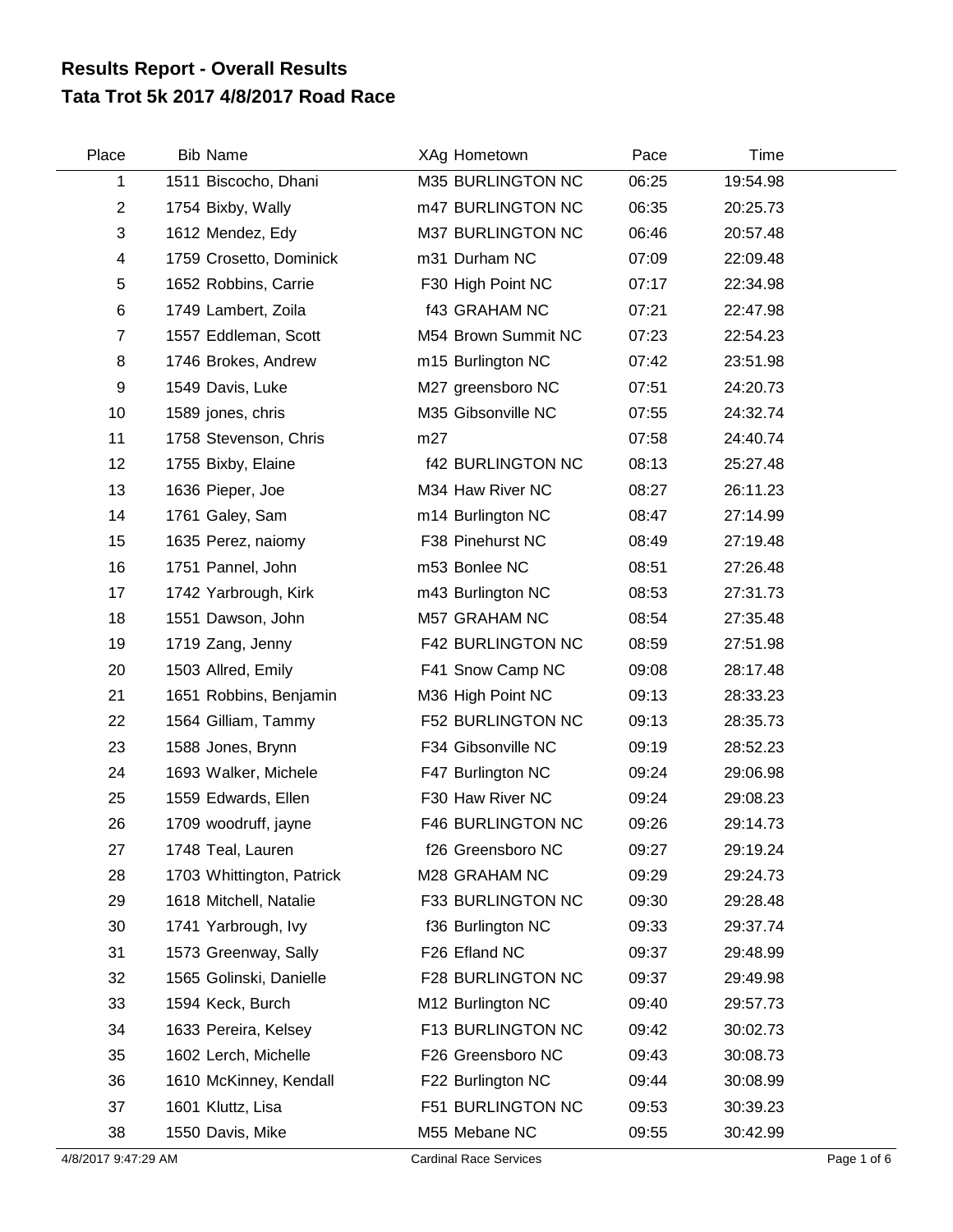| Place | <b>Bib Name</b>             | XAg Hometown             | Pace  | Time     |  |
|-------|-----------------------------|--------------------------|-------|----------|--|
| 39    | 1504 Anderson, Anne         | F61 Elon NC              | 10:03 | 31:08.98 |  |
| 40    | 1629 Patterson, Kim         | F50 Burlington NC        | 10:11 | 31:35.49 |  |
| 41    | 1657 Rumley, Courtney       | F28 Elon NC              | 10:12 | 31:35.73 |  |
| 42    | 1596 Keck, Carrie           | F41 Burlington NC        | 10:13 | 31:39.48 |  |
| 43    | 1613 Meszaros, Mark         | M58 Hillsborough NC      | 10:14 | 31:42.99 |  |
| 44    | 1756 Gregory, Jeanie        | <b>f15 BURLINGTON NC</b> | 10:18 | 31:55.50 |  |
| 45    | 1592 Jones, Renea           | F38 Burlington NC        | 10:18 | 31:55.74 |  |
| 46    | 1590 Jones, David           | M44 Burlington NC        | 10:27 | 32:24.49 |  |
| 47    | 1523 Brown, Tina            | F45 Liberty NC           | 10:33 | 32:43.48 |  |
| 48    | 1689 Tyson, Crystal         | F37 BURLINGTON NC        | 10:45 | 33:18.23 |  |
| 49    | 1577 Gural, Reagan          | F33 BURLINGTON NC        | 10:45 | 33:18.98 |  |
| 50    | 1587 Johnson, Renee         | F38 BURLINGTON NC        | 10:45 | 33:19.24 |  |
| 51    | 1695 Ward, Renee            | F51 Burlington NC        | 10:47 | 33:26.98 |  |
| 52    | 1623 Murray, Daniella       | F38 GRAHAM NC            | 10:49 | 33:30.49 |  |
| 53    | 1690 Tyson, Lamont          | M36 BURLINGTON NC        | 10:49 | 33:31.23 |  |
| 54    | 1614 Meza, Tony             | M41 GRAHAM NC            | 10:49 | 33:31.48 |  |
| 55    | 1595 Keck, Caroline         | F14 Burlington NC        | 10:52 | 33:42.48 |  |
| 56    | 1685 Thurnes, James         | M31 Whitsett NC          | 10:58 | 33:58.48 |  |
| 57    | 1653 Rosencrans, Pamela     | F38 BURLINGTON NC        | 11:00 | 34:07.23 |  |
| 58    | 1702 Whittington, Katherine | F27 GRAHAM NC            | 11:05 | 34:22.98 |  |
| 59    | 1546 Crosetto, Allison      | F26 Durham NC            | 11:05 | 34:22.99 |  |
| 60    | 1640 Potter, Steven         | M8 Burlington NC         | 11:07 | 34:28.49 |  |
| 61    | 1714 Wrenn, Tina            | F42 Elon NC              | 11:08 | 34:30.48 |  |
| 62    | 1738 Winebarger, Danielle   | f26 Mebane NC            | 11:10 | 34:37.98 |  |
| 63    | 1508 Beck, Melia            | F9 Elon NC               | 11:17 | 34:57.23 |  |
| 64    | 1499 Albright, Kelly        | F21 Haw River NC         | 11:17 | 34:57.73 |  |
| 65    | 1575 Gumbrecht, Carrie      | F59 BURLINGTON NC        | 11:17 | 34:59.73 |  |
| 66    | 1639 Potter, Holly          | F38 Burlington NC        | 11:25 | 35:24.23 |  |
| 67    | 1716 Yarborough, Kendal     | F10 BURLINGTON NC        | 11:26 | 35:27.23 |  |
| 68    | 1515 Boswell, Gatlin        | F <sub>10</sub>          | 11:26 | 35:27.98 |  |
| 69    | 1712 Wrenn, Allison         | F12 Elon NC              | 11:28 | 35:32.48 |  |
| 70    | 1650 Riley, Heather         | F38 Haw River NC         | 11:37 | 36:02.23 |  |
| 71    | 1516 Boswell, Jennifer      | F46 Elon NC              | 11:38 | 36:02.48 |  |
| 72    | 1536 Chilton, Kevin         | M47 GRAHAM NC            | 11:38 | 36:03.48 |  |
| 73    | 1668 Simmons, Tricia        | F28 Burlington NC        | 11:42 | 36:14.98 |  |
| 74    | 1675 Stalker, Kayla         | F25 GRAHAM NC            | 11:42 | 36:15.24 |  |
| 75    | 1539 Cobb, Jacob            | M13 Burlington NC        | 11:42 | 36:17.23 |  |
| 76    | 1497 Absher, Shea           | M32 High Point NC        | 11:43 | 36:19.45 |  |
| 77    | 1717 Yarbrough, Melissa     | F44 Milton NC            | 11:44 | 36:22.73 |  |
| 78    | 1704 Wilborn, Heather       | F39 Elon NC              | 11:46 | 36:29.48 |  |
| 79    | 1713 wrenn, preston         | M13                      | 11:47 | 36:32.24 |  |
|       |                             |                          |       |          |  |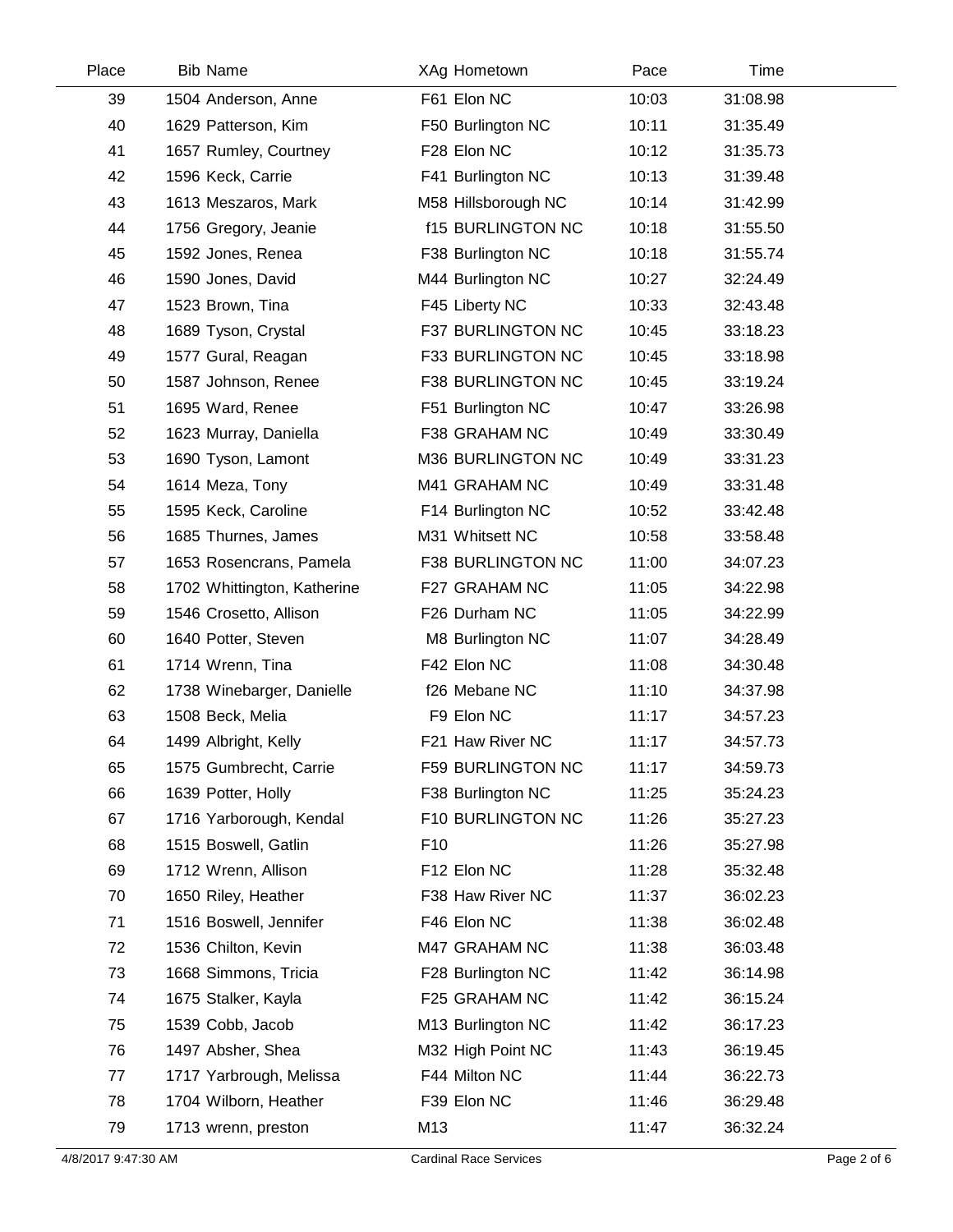| Place | <b>Bib Name</b>            | XAg Hometown             | Pace  | Time     |  |
|-------|----------------------------|--------------------------|-------|----------|--|
| 80    | 1615 Mills, Catherine      | M37 BURLINGTON NC        | 11:49 | 36:37.99 |  |
| 81    | 1649 Riley, Dawn           | F28 Haw River NC         | 12:02 | 37:18.48 |  |
| 82    | 1586 James, Brittany       | F28 Hillsborough NC      | 12:08 | 37:35.98 |  |
| 83    | 1579 Harper, Leigh         | F47 Mebane NC            | 12:08 | 37:36.98 |  |
| 84    | 1637 Pierce, Courtenay     | F38 Mebane NC            | 12:13 | 37:51.48 |  |
| 85    | 1686 Turner, Alison        | F41 Mebane NC            | 12:13 | 37:51.48 |  |
| 86    | 1750 Khan, Shaukat         | m55 BURLINGTON NC        | 12:25 | 38:30.48 |  |
| 87    | 1620 Mott, Jennifer        | F30 High Point NC        | 12:28 | 38:37.98 |  |
| 88    | 1500 Albright, Patsy       | F56 Haw River NC         | 12:28 | 38:38.98 |  |
| 89    | 1760 Brady, Paula          | f44 Mebane NC            | 12:28 | 38:39.23 |  |
| 90    | 1676 Stanford, Megan       | F28 Hillsborough NC      | 12:30 | 38:44.73 |  |
| 91    | 1606 Martin, Kenny         | M51 GRAHAM NC            | 12:33 | 38:53.74 |  |
| 92    | 1572 Greenway, Mary        | F54 Hillsborough NC      | 12:45 | 39:32.73 |  |
| 93    | 1571 Greene, Nann          | F63 Elon NC              | 12:59 | 40:15.49 |  |
| 94    | 1718 Yarnell, Margie       | F54 Snow Camp NC         | 13:00 | 40:16.49 |  |
| 95    | 1591 Jones, Katherine      | F27 BURLINGTON NC        | 13:00 | 40:16.99 |  |
| 96    | 1658 Sapp, Ann             | F30 BURLINGTON NC        | 13:00 | 40:17.23 |  |
| 97    | 1617 Mills, Marie-Nicole   | F14 Burlington NC        | 13:01 | 40:22.49 |  |
| 98    | 1707 Willets, Kelli        | F51 Gibsonville NC       | 13:02 | 40:25.24 |  |
| 99    | 1506 Bailey-James, Dawn    | F49 Durham NC            | 13:04 | 40:30.73 |  |
| 100   | 1576 Gunter, Jennifer      | F40 BURLINGTON NC        | 13:07 | 40:39.23 |  |
| 101   | 1609 McHugh, Allison       | F52 BURLINGTON NC        | 13:07 | 40:39.99 |  |
| 102   | 1507 Bauer, Robin          | F58 Greensboro NC        | 13:09 | 40:47.23 |  |
| 103   | 1545 Crawford, Felicia     | F33 Haw River NC         | 13:15 | 41:04.48 |  |
| 104   | 1553 Dean, Gerry           | M61 GRAHAM NC            | 13:15 | 41:04.98 |  |
| 105   | 1624 Noel, Donovan         | M16 Burlington NC        | 13:25 | 41:33.98 |  |
| 106   | 1745 Vaugh, Ella           | f9 Elon NC               | 13:26 | 41:38.24 |  |
| 107   | 1664 Setzer, Bailee        | F10 Burlington NC        | 13:26 | 41:38.73 |  |
| 108   | 1584 Hodges, Chi Chi       | F59 Greensboro NC        | 13:32 | 41:57.99 |  |
| 109   | 1708 Williams, Shannon     | F42 Snow Camp NC         | 13:35 | 42:04.99 |  |
| 110   | 1528 Capps, Kim            | F52 Burlington NC        | 13:38 | 42:16.73 |  |
| 111   | 1654 Rosencrans, Rylen     | F6 BURLINGTON NC         | 13:47 | 42:44.77 |  |
| 112   | 1567 Gonzalez, Julio Cesar | M43 Gibsonville NC       | 13:53 | 43:02.98 |  |
| 113   | 1669 Skonieczny, Janeen    | F46 Gibsonville NC       | 13:58 | 43:17.73 |  |
| 114   | 1721 Allison, Kimberly     | <b>f32 BURLINGTON NC</b> | 13:58 | 43:19.26 |  |
| 115   | 1724 Byrd, Brittany        | f27 GRAHAM NC            | 13:59 | 43:21.73 |  |
| 116   | 1541 Cobb, Teresa          | F39 Burlington NC        | 14:00 | 43:24.73 |  |
| 117   | 1679 Swain, Ginger         | F45 Burlington NC        | 14:01 | 43:25.99 |  |
| 118   | 1730 Nelson, Kathy         | f51 Mebane NC            | 14:02 | 43:29.51 |  |
| 119   | 1691 Valdez, Karen         | F62 BURLINGTON NC        | 14:02 | 43:29.75 |  |
| 120   | 1582 Herndon, Adriane      | F31 BURLINGTON NC        | 14:02 | 43:29.85 |  |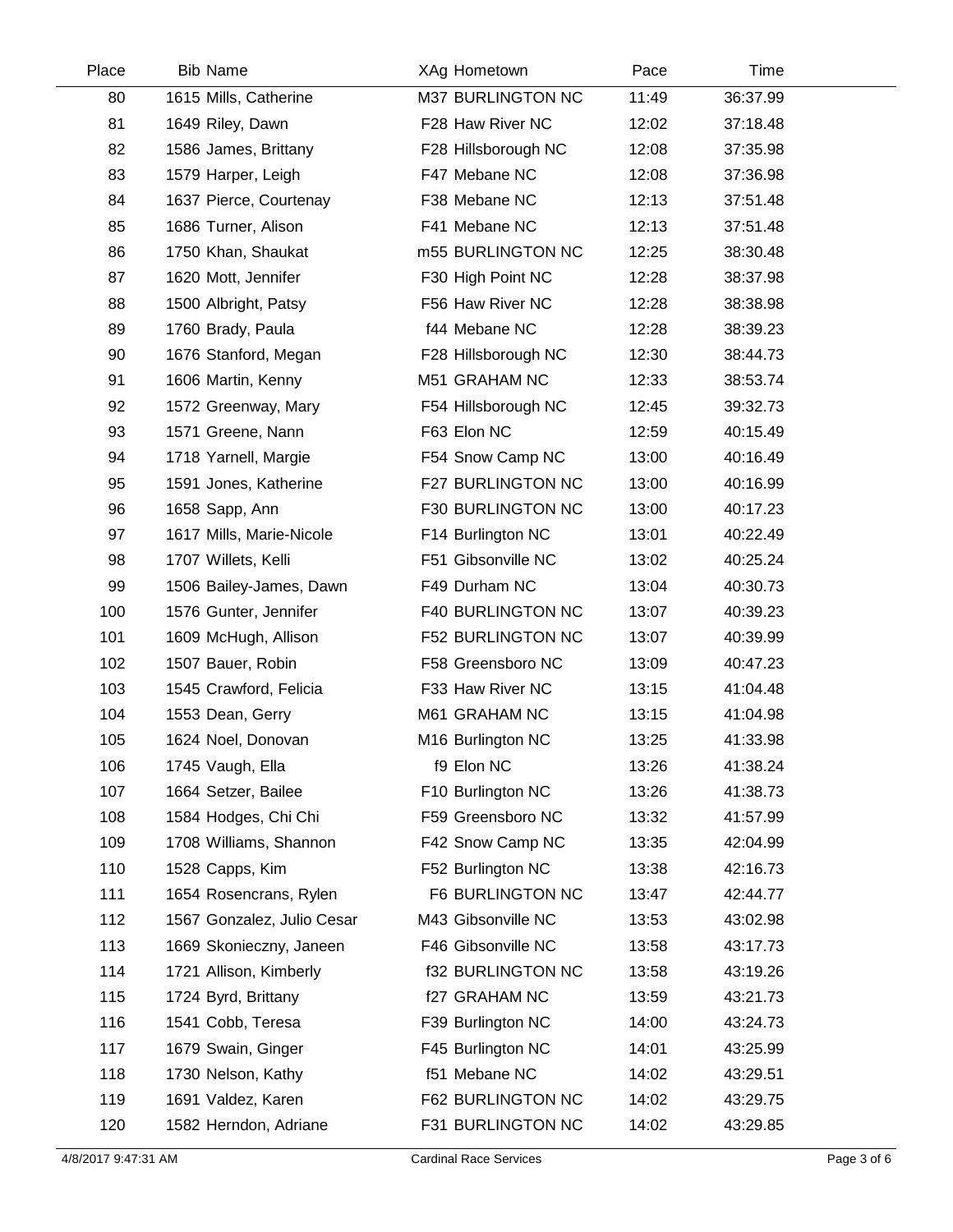| Place | <b>Bib Name</b>          | XAg Hometown             | Pace  | Time     |  |
|-------|--------------------------|--------------------------|-------|----------|--|
| 121   | 1608 Mattson, Stephanie  | F36 Greensboro NC        | 14:03 | 43:32.49 |  |
| 122   | 1619 Morrison, Lisa      | F39 Greensboro NC        | 14:03 | 43:32.74 |  |
| 123   | 1555 Dennison, Janna     | <b>F41 BURLINGTON NC</b> | 14:04 | 43:37.93 |  |
| 124   | 1535 Cheek, Karen        | F64 Snow Camp NC         | 14:06 | 43:41.25 |  |
| 125   | 1534 Cheek, James        | M67 Snow Camp NC         | 14:06 | 43:42.49 |  |
| 126   | 1544 Corbett, Jacqueline | F42 greensboro NC        | 14:09 | 43:50.73 |  |
| 127   | 1757 Turner, Monte       | f44 Burlington NC        | 14:13 | 44:04.74 |  |
| 128   | 1671 Smith, Caroline     | F29 BURLINGTON NC        | 14:24 | 44:36.98 |  |
| 129   | 1547 Crossan, Kevin      | M52 BURLINGTON NC        | 14:25 | 44:42.73 |  |
| 130   | 1656 Rudisill, Henry     | M48 Greensboro NC        | 14:25 | 44:42.98 |  |
| 131   | 1743 Graden, Barb        | F100 BURLINGTON NC       | 14:27 | 44:47.75 |  |
| 132   | 1727 Gathings, Jen       | <b>f38 BURLINGTON NC</b> | 14:27 | 44:48.75 |  |
| 133   | 1705 Wilborn, Kyndal     | F9 Elon NC               | 14:30 | 44:57.49 |  |
| 134   | 1700 white, carmen       | f45 Whitsett NC          | 14:31 | 44:58.98 |  |
| 135   | 1581 Hensley, Lisa       | F53 Burlington NC        | 14:48 | 45:53.24 |  |
| 136   | 1560 Farrell, Rod        | M54 Burlington NC        | 14:48 | 45:53.98 |  |
| 137   | 1598 Kelly, Rachel       | F30 GRAHAM NC            | 14:50 | 45:58.24 |  |
| 138   | 1683 Taylor, Joann       | F45 GRAHAM NC            | 14:58 | 46:22.48 |  |
| 139   | 1648 Rigsbee, Bonnie     | F61 Burlington NC        | 15:00 | 46:29.99 |  |
| 140   | 1554 Dean, Robin         | F56 GRAHAM NC            | 15:04 | 46:43.74 |  |
| 141   | 1600 Kirby, Rosanna      | F33 Greensboro NC        | 15:09 | 46:59.24 |  |
| 142   | 1611 McMahan, Heather    | F36 BURLINGTON NC        | 15:21 | 47:35.98 |  |
| 143   | 1706 Wilborn, Robert     | M47 Elon NC              | 15:26 | 47:51.51 |  |
| 144   | 1682 Taylor, Brett       | M51 GRAHAM NC            | 15:37 | 48:26.18 |  |
| 145   | 1684 Taylor, Spenser     | M18 GRAHAM NC            | 15:42 | 48:40.26 |  |
| 146   | 1732 Shaffner, Christian | <b>f33 BURLINGTON NC</b> | 15:50 | 49:06.50 |  |
| 147   | 1729 House, Tracey       | f35 Colfax NC            | 15:51 | 49:06.75 |  |
| 148   | 1725 Davis, Presley      | f20 GRAHAM NC            | 15:51 | 49:07.23 |  |
| 149   | 1731 Parker, Angela      | f43 Burlington NC        | 15:51 | 49:07.24 |  |
| 150   | 1694 Walker, Sharon      | F50 BURLINGTON NC        | 15:55 | 49:20.23 |  |
| 151   | 1605 Little, Angelia     | F37 Whitsett NC          | 15:56 | 49:22.98 |  |
| 152   | 1740 Winebarger, Wendy   | <b>f52 BURLINGTON NC</b> | 16:07 | 49:58.74 |  |
| 153   | 1739 Winebarger, Haley   | f20 BURLINGTON NC        | 16:07 | 49:58.99 |  |
| 154   | 1578 Gwynn, Catherine    | F9 Burlington NC         | 16:13 | 50:16.73 |  |
| 155   | 1566 Gonzalez, Jennifer  | F10 Burlington NC        | 16:18 | 50:31.25 |  |
| 156   | 1631 Penny, Deb          | <b>F49 BURLINGTON NC</b> | 16:20 | 50:36.98 |  |
| 157   | 1744 Gwyan, Susan        | f44 Elon NC              | 16:21 | 50:40.73 |  |
| 158   | 1644 Reimer, Kelly       | F39 Gibsonville NC       | 16:31 | 51:13.48 |  |
| 159   | 1645 Reimer, Virginia    | F65 Gibsonville NC       | 16:32 | 51:13.98 |  |
| 160   | 1543 Comte, Carlton      | M56 Clemmons NC          | 16:33 | 51:16.87 |  |
| 161   | 1634 Pereira, Sydney     | F15 BURLINGTON NC        | 16:34 | 51:20.61 |  |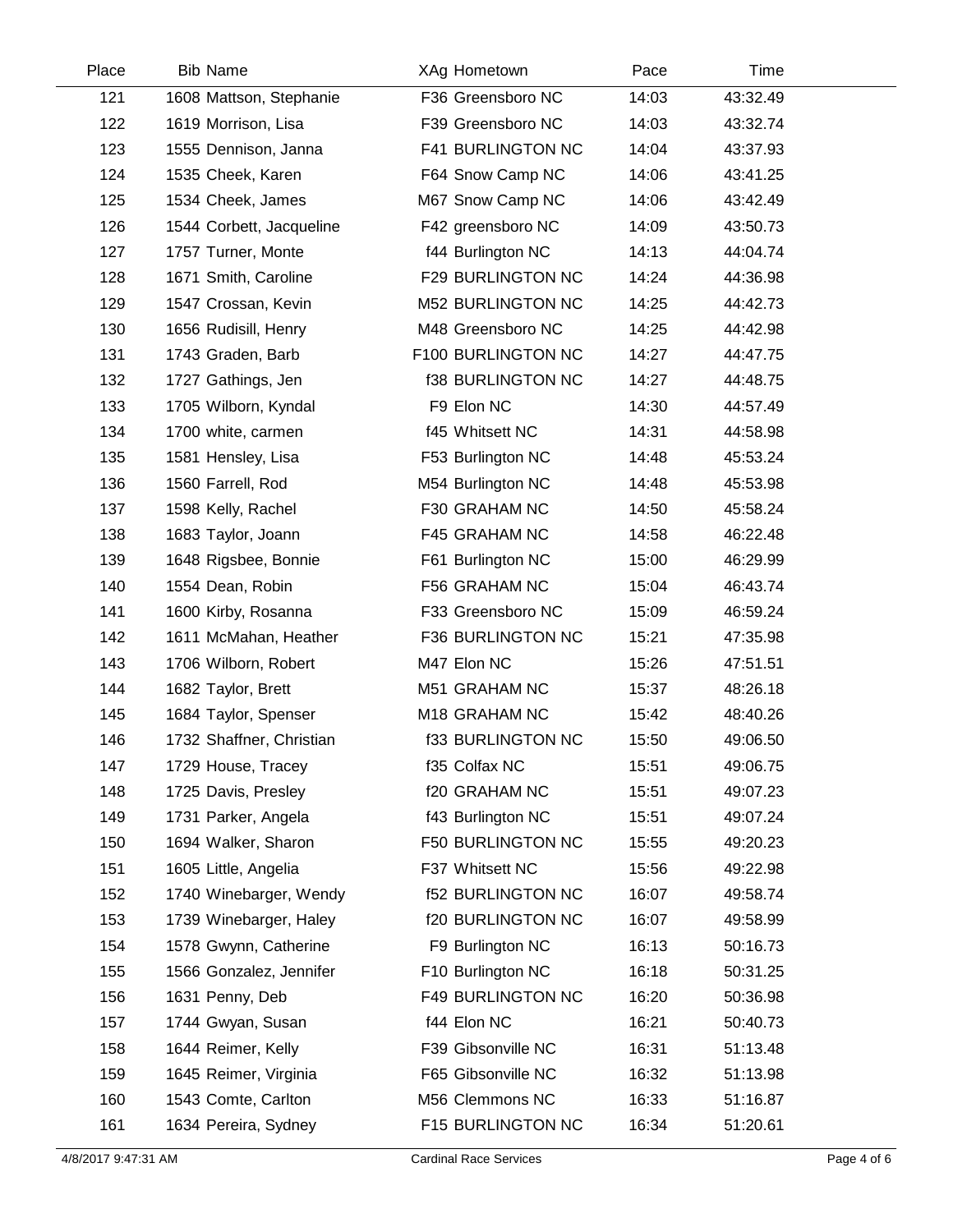| Place | <b>Bib Name</b>          | XAg Hometown             | Pace  | <b>Time</b> |  |
|-------|--------------------------|--------------------------|-------|-------------|--|
| 162   | 1641 Randolph, Jon       | M50 GRAHAM NC            | 16:34 | 51:22.48    |  |
| 163   | 1642 Randolph, Lynn      | F39 GRAHAM NC            | 16:35 | 51:25.64    |  |
| 164   | 1632 Pereira, Edie       | F45 BURLINGTON NC        | 16:36 | 51:26.98    |  |
| 165   | 1519 Braxton, Rita       | <b>F53 BURLINGTON NC</b> | 16:36 | 51:27.99    |  |
| 166   | 1616 Mills, Emily        | F35 Burlington NC        | 16:37 | 51:30.73    |  |
| 167   | 1561 Fogleman, Teri      | F49 Mebane NC            | 16:57 | 52:32.99    |  |
| 168   | 1753 Woody, Tammy        | f39 Burlington NC        | 16:57 | 52:33.50    |  |
| 169   | 1538 Clendenin, Whittney | F36 greensboro NC        | 16:58 | 52:37.26    |  |
| 170   | 1537 Clendenin, Amber    | F34 greensboro NC        | 16:59 | 52:39.49    |  |
| 171   | 1747 Chatman, Sabrina    | <b>f35 BURLINGTON NC</b> | 17:03 | 52:51.49    |  |
| 172   | 1607 Matkins, Bethany    | F35 Gibsonville NC       | 17:07 | 53:05.23    |  |
| 173   | 1726 Fuller, Ali         | f23 GRAHAM NC            | 17:10 | 53:13.29    |  |
| 174   | 1583 Hitchcock, Denine   | F51 Smithfield NC        | 17:10 | 53:13.99    |  |
| 175   | 1728 Hopkins, Erika      | f29 Burlington NC        | 17:13 | 53:20.82    |  |
| 176   | 1734 Stevenson, Natalie  | f27 Broadway NC          | 17:13 | 53:22.29    |  |
| 177   | 1627 Owens, Katie        | F25 Whitsett NC          | 17:41 | 54:49.57    |  |
| 178   | 1517 Bottorff, Sarah     | F33 Greensboro NC        | 17:41 | 54:49.80    |  |
| 179   | 1643 Rascoe, Shannon     | F47 Burlington NC        | 17:55 | 55:32.62    |  |
| 180   | 1548 Davis, Deborah      | F24 Greensboro NC        | 17:56 | 55:34.55    |  |
| 181   | 1531 Charles, Ian        | M28 greensboro NC        | 17:56 | 55:34.82    |  |
| 182   | 1667 Sigmon, Renae       | F46 Greensboro NC        | 17:56 | 55:35.55    |  |
| 183   | 1625 Osborne, Jana       | F28 Gibsonville NC       | 18:15 | 56:33.80    |  |
| 184   | 1626 Osborne, Jonathan   | M30 Gibsonville NC       | 18:15 | 56:34.07    |  |
| 185   | 1678 SUTPHIN, JILL       | F43 High Point NC        | 18:41 | 57:56.30    |  |
| 186   | 1542 Coleman, Allen      | M23 Hurdle Mills NC      | 18:44 | 58:05.56    |  |
| 187   | 1698 Webster, Ardra      | F44 Hurdle Mills NC      | 18:45 | 58:06.81    |  |
| 188   | 1677 stephens, gwendolyn | F47 Efland NC            | 18:45 | 58:08.55    |  |
| 189   | 1527 Canada, Lisa        | F48 Kernersville NC      | 18:45 | 58:08.56    |  |
| 190   | 1621 Murphy, Amy         | F35 Statesville NC       | 18:48 | 58:15.54    |  |
| 191   | 1556 DiTondo, Denise     | F39 Mooresville NC       | 18:48 | 58:16.04    |  |
| 192   | 1501 Allen, Katie        | F32 Statesville NC       | 18:48 | 58:16.05    |  |
| 193   | 1593 Jones, Tara         | F34 Statesville NC       | 18:48 | 58:16.06    |  |
| 194   | 1514 Boger, Sharon       | F60 GRAHAM NC            | 18:56 | 58:41.54    |  |
| 195   | 1509 Bennett, Beatrice   | F45 Haw River NC         | 18:56 | 58:41.80    |  |
| 196   | 1628 Parsons, Deb        | F62 Reidsville NC        | 18:58 | 58:46.97    |  |
| 197   | 1710 Woody, Deanna       | F47 Burlington NC        | 19:06 | 59:12.57    |  |
| 198   | 1688 Turner, Susan       | F53 Gibsonville NC       | 19:12 | 59:30.05    |  |
| 199   | 1711 Woody, McKenzie     | F19 Burlington NC        | 19:12 | 59:31.84    |  |
| 200   | 1673 Sockwell, Hannah    | F33 Elon NC              | 19:13 | 59:34.04    |  |
| 201   | 1505 Ashley, Donna       | F52 BURLINGTON NC        | 19:13 | 59:34.79    |  |
| 202   | 1692 Vaughan, Millie     | F61 Whitsett NC          | 19:15 | 59:40.83    |  |
|       |                          |                          |       |             |  |